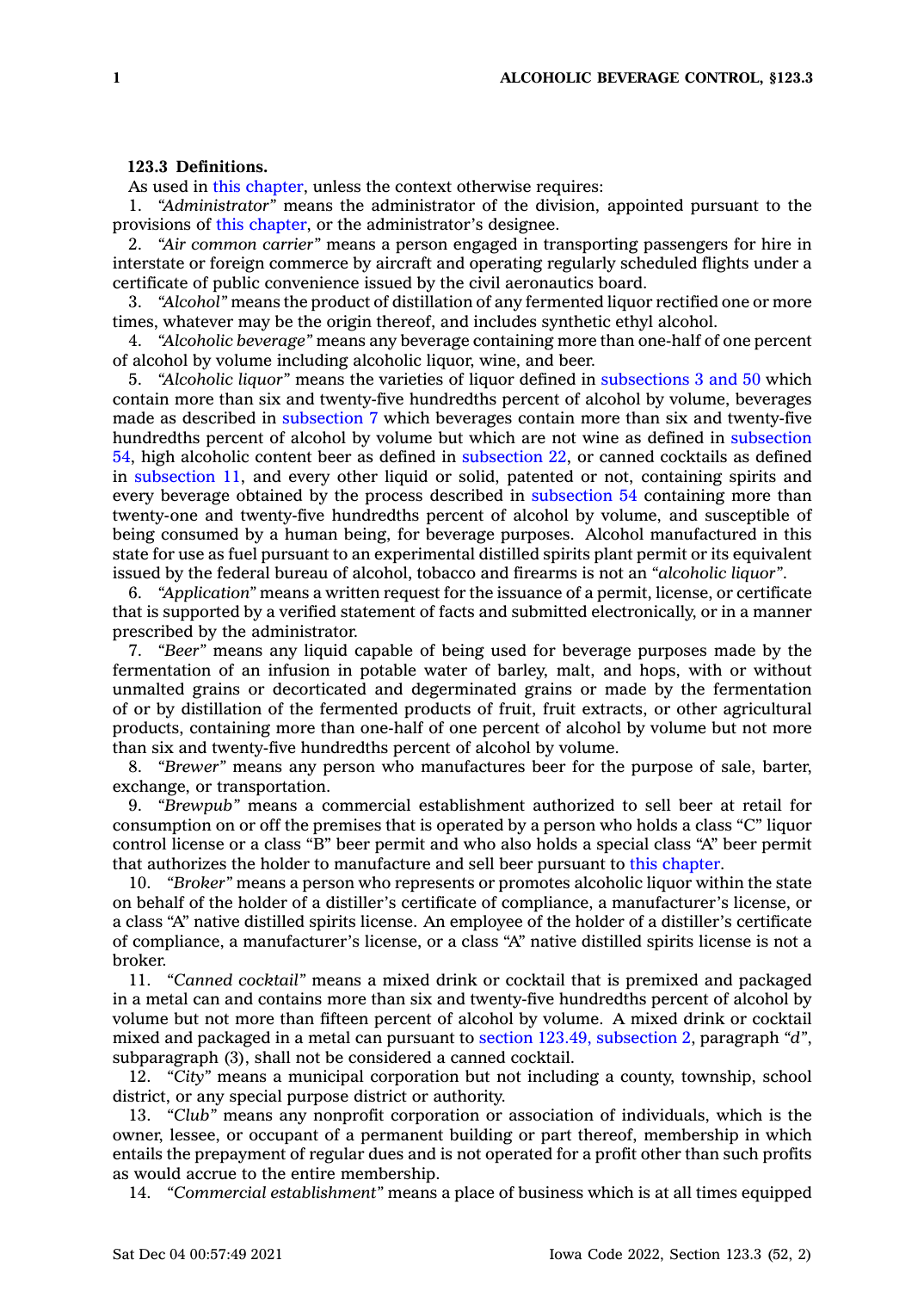with sufficient tables and seats to accommodate twenty-five persons at one time, and the licensed premises of which conform to the standards and specifications of the division.

15. *"Commission"* means the alcoholic beverages commission established by this [chapter](https://www.legis.iowa.gov/docs/code//123.pdf).

16. *"Completed application"* means an application where all necessary fees have been paid in full, any required bonds have been submitted, the applicant has provided all information requested by the division, and the application meets the requirements of [section](https://www.legis.iowa.gov/docs/code/123.92.pdf) 123.92, [subsection](https://www.legis.iowa.gov/docs/code/123.92.pdf) 2, if applicable.

17. *"Designated security employee"* means an agent, contract employee, independent contractor, servant, or employee of <sup>a</sup> licensee or permittee who works in <sup>a</sup> security position in any capacity at <sup>a</sup> commercial establishment licensed or permitted under this [chapter](https://www.legis.iowa.gov/docs/code//123.pdf).

18. *"Distillery", "winery",* and *"brewery"* mean not only the premises where alcohol or spirits are distilled, wine is fermented, or beer is brewed, but in addition mean <sup>a</sup> person owning, representing, or in charge of such premises and the operations conducted there, including the blending and bottling or other handling and preparation of alcoholic liquor, wine, or beer in any form.

19. *"Division"* means the alcoholic beverages division of the department of commerce established by this [chapter](https://www.legis.iowa.gov/docs/code//123.pdf).

20. *"Grape brandy"* means brandy produced by the distillation of fermented grapes or grape juice.

21. *"Grocery store"* means any retail establishment, the business of which consists of the sale of food, food products, or beverages for consumption off the premises.

22. *"High alcoholic content beer"* means beer which contains more than six and twenty-five hundredths percent of alcohol by volume, but not more than fifteen percent of alcohol by volume, that is made by the fermentation of an infusion in potable water of barley, malt, and hops, with or without unmalted grains or decorticated and degerminated grains. Not more than one and five-tenths percent of the volume of <sup>a</sup> *"high alcoholic content beer"* may consist of alcohol derived from added flavors and other nonbeverage ingredients containing alcohol. The added flavors and other nonbeverage ingredients may not include added caffeine or other added stimulants including but not limited to guarana, ginseng, and taurine.

23. *"Hotel"* or *"motel"* means premises licensed by the department of inspections and appeals and regularly or seasonally kept open in <sup>a</sup> bona fide manner for the lodging of transient guests, and with twenty or more sleeping rooms.

24. *"Import"* means the transporting or ordering or arranging the transportation of alcoholic liquor, wine, or beer into this state whether by <sup>a</sup> resident of this state or not.

25. *"Importer"* means the person who transports or orders, authorizes, or arranges the transportation of alcoholic liquor, wine, or beer into this state whether the person is <sup>a</sup> resident of this state or not.

26. The terms *"in accordance with the provisions of this [chapter](https://www.legis.iowa.gov/docs/code//123.pdf)"*, *"pursuant to the provisions of this title"*, or similar terms shall include all rules and regulations of the division adopted to aid in the administration or enforcement of those provisions.

27. *"Institutional investor"* means <sup>a</sup> person who maintains <sup>a</sup> diversified portfolio of investments through <sup>a</sup> state or federally chartered bank, <sup>a</sup> mutual fund, <sup>a</sup> retirement plan or account created by an employer, the person, or another individual to provide retirement benefits or deferred compensation to the person, <sup>a</sup> private investment firm, or <sup>a</sup> holding company publicly traded on the New York stock exchange, the American stock exchange, or NASDAQ stock market and who has <sup>a</sup> majority of investments in businesses other than businesses that manufacture, bottle, wholesale, or sell at retail alcoholic beverages.

28. *"Legal age"* means twenty-one years of age or more.

29. *"Licensed premises"* or *"premises"* means all rooms, enclosures, contiguous areas, or places susceptible of precise description satisfactory to the administrator where alcoholic beverages, wine, or beer is sold or consumed under authority of <sup>a</sup> liquor control license, wine permit, or beer permit. A single licensed premises may consist of multiple rooms, enclosures, areas, or places if they are wholly within the confines of <sup>a</sup> single building or contiguous grounds.

30. *"Local authority"* means the city council of any incorporated city in this state, or the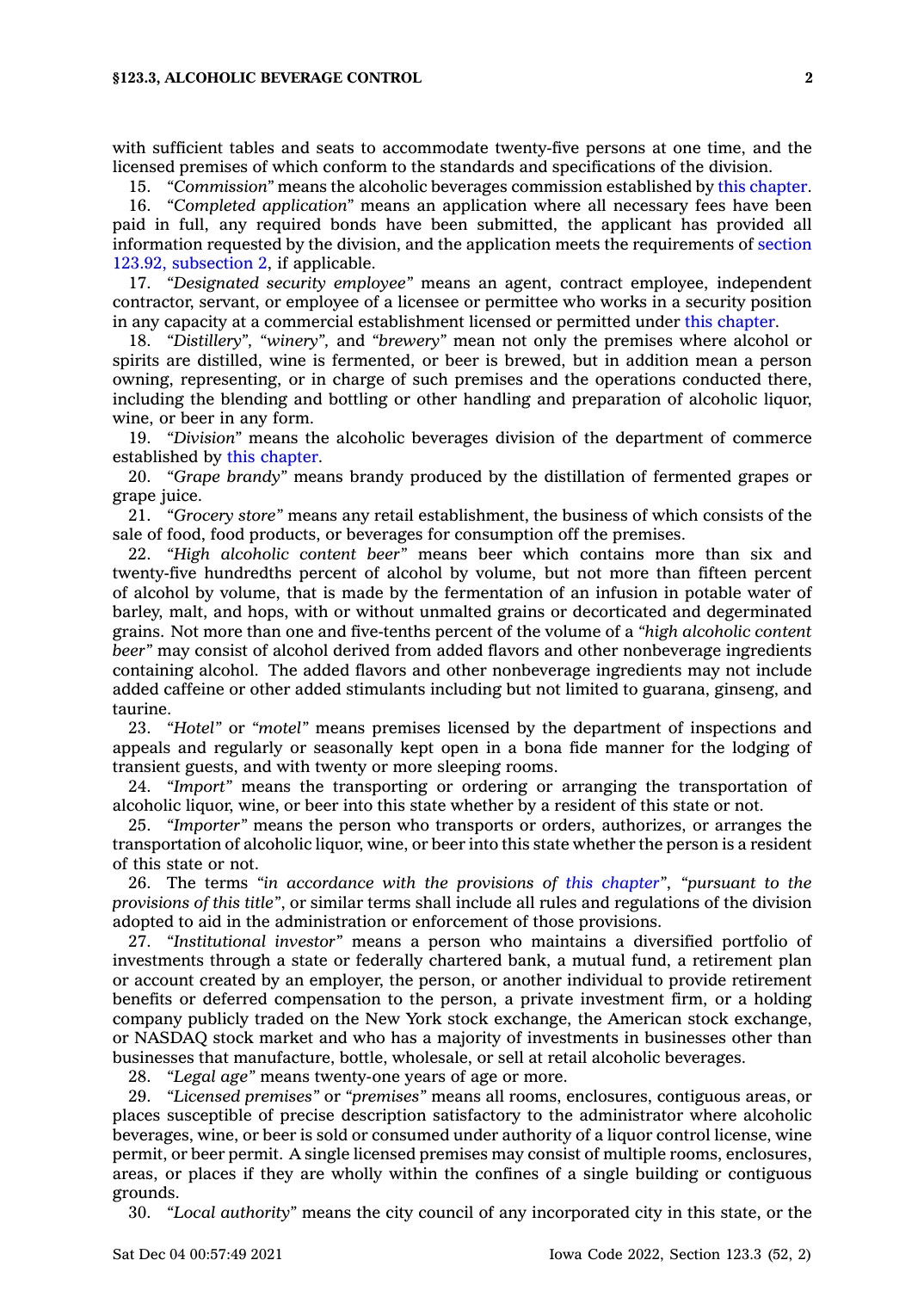county board of supervisors of any county in this state, which is empowered by this [chapter](https://www.legis.iowa.gov/docs/code//123.pdf) to approve or deny applications for retail beer or wine permits and liquor control licenses; empowered to recommend that such permits or licenses be granted and issued by the division; and empowered to take other actions reserved to them by this [chapter](https://www.legis.iowa.gov/docs/code//123.pdf).

31. *"Manufacture"* means to distill, rectify, ferment, brew, make, mix, concoct, or process any substance capable of producing <sup>a</sup> beverage containing more than one-half of one percent of alcohol by volume and includes blending, bottling, or the preparation for sale.

32. *"Mixed drink or cocktail"* means an alcoholic beverage, composed in whole or in part of alcoholic liquor, that is combined with other alcoholic beverages or nonalcoholic beverages or ingredients including but not limited to ice, water, soft drinks, or flavorings.

33. *"Native brewery"* means <sup>a</sup> business which manufactures beer or high alcoholic content beer and is operated by <sup>a</sup> person who holds <sup>a</sup> class "A" beer permit that authorizes the holder to manufacture and sell beer pursuant to this [chapter](https://www.legis.iowa.gov/docs/code//123.pdf).

34. *"Native distilled spirits"* means spirits fermented, distilled, or, for <sup>a</sup> period of two years, barrel matured on the licensed premises of the native distillery where fermented, distilled, or matured. *"Native distilled spirits"* also includes blended or mixed spirits comprised solely of spirits fermented, distilled, or, for <sup>a</sup> period of two years, barrel matured at <sup>a</sup> native distillery.

35. *"Native distillery"* means <sup>a</sup> business with an operating still which produces and manufactures native distilled spirits.

36. *"Native wine"* means wine manufactured pursuant to section [123.176](https://www.legis.iowa.gov/docs/code/123.176.pdf) by <sup>a</sup> manufacturer of native wine.

37. *"Package"* means any container or receptacle used for holding alcoholic liquor.

38. *"Permit"* or *"license"* means an express written authorization issued by the division for the manufacture or sale, or both, of alcoholic liquor, wine, or beer.

39. *"Person"* means any individual, association, or partnership, any corporation, limited liability company, or other similar legal entity, any club, hotel or motel, or any municipal corporation owning or operating <sup>a</sup> bona fide airport, marina, park, coliseum, auditorium, or recreational facility in or at which the sale of alcoholic liquor, wine, or beer is only an incidental part of the ownership or operation.

40. *"Person of good moral character"* means any person who meets all of the following requirements:

*a.* The person has such financial standing and good reputation as will satisfy the administrator that the person will comply with this [chapter](https://www.legis.iowa.gov/docs/code//123.pdf) and all laws, ordinances, and regulations applicable to the person's operations under this [chapter](https://www.legis.iowa.gov/docs/code//123.pdf). However, the administrator shall not require the person to post <sup>a</sup> bond to meet the requirements of this paragraph.

*b.* The person is not prohibited by [section](https://www.legis.iowa.gov/docs/code/123.40.pdf) 123.40 from obtaining <sup>a</sup> liquor control license or <sup>a</sup> wine or beer permit.

*c.* Notwithstanding paragraph *"e"*, the applicant is <sup>a</sup> citizen of the United States and <sup>a</sup> resident of this state, or licensed to do business in this state in the case of <sup>a</sup> corporation. Notwithstanding paragraph *"e"*, in the case of <sup>a</sup> partnership, only one general partner need be <sup>a</sup> resident of this state.

*d.* The person has not been convicted of <sup>a</sup> felony. However, if the person's conviction of <sup>a</sup> felony occurred more than five years before the date of the application for <sup>a</sup> license or permit, and if the person's rights of citizenship have been restored by the governor, the administrator may determine that the person is of good moral character notwithstanding such conviction.

*e.* The requirements of this [subsection](https://www.legis.iowa.gov/docs/code/123.3.pdf) apply to the following:

(1) Each of the officers, directors, and partners of such person.

(2) A person who directly or indirectly owns or controls ten percent or more of any class of stock of such person.

(3) A person who directly or indirectly has an interest of ten percent or more in the ownership or profits of such person.

41. *"Pharmacy"* means <sup>a</sup> drug store in which drugs and medicines are exposed for sale and sold at retail, or in which prescriptions of licensed physicians and surgeons, dentists, prescribing psychologists, or veterinarians are compounded and sold by <sup>a</sup> registered pharmacist.